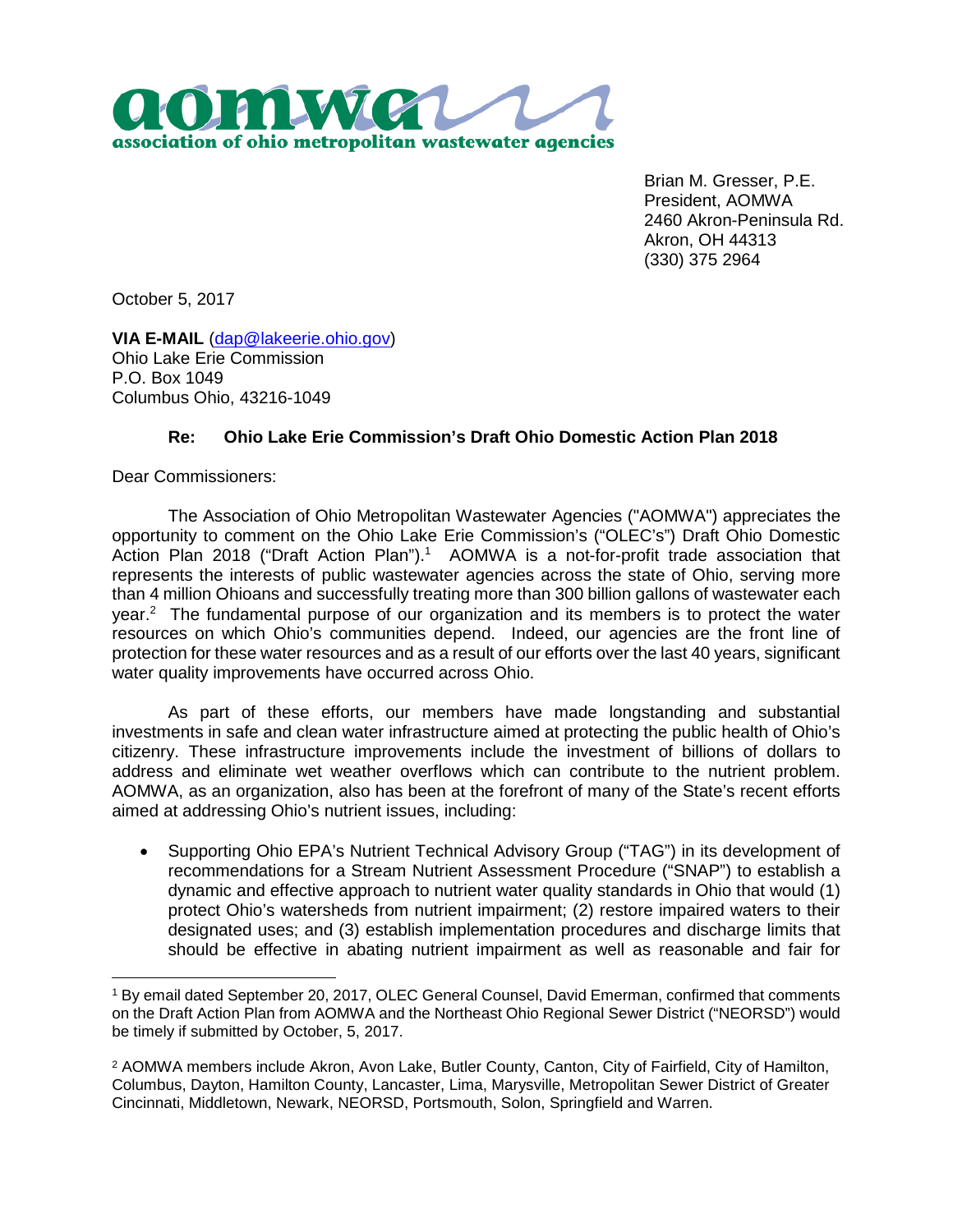regulated point sources, such as our members. The SNAP recognizes that nutrient impacts are specific to a particular water body. Therefore, it seeks to maximize the limited financial resources of our public wastewater agencies by establishing limits that can be shown to address identified biological impairments in a particular watershed.

- Championing legislation that requires Ohio to develop a biennial nutrient mass balance study that can be used to identify the most environmentally beneficial and cost-effective mechanisms for nutrient reduction. These efforts ultimately resulted in Ohio's initial Nutrient Mass Balance Study for Ohio's Major Rivers, which was issued on December 30, 2016.
- Working with Ohio EPA and other stakeholders to enact legislation that established procedural requirements for the development and implementation of Total Maximum Daily Loads ("TMDLs") in Ohio. This legislation also validated, subject to certain appeal rights, those TMDLs developed by Ohio prior the Ohio Supreme Court's decision in *Fairfield Cty. Bd. of Commrs. v. Nally*, 143 Ohio St.3d 93, 2015-Ohio-991, many of which address nutrient pollution caused by phosphorus. *See also*, Draft Action Plan, Appendix A.
- Submitting testimony in support of provisions in SB 2 (132<sup>nd</sup> General Assembly) aimed at helping OLEC better address Lake Erie's nutrient issues and addressing asset management problems affecting Ohio's public water systems.
- Negotiating with Ohio EPA to establish appropriate requirements that require certain publicly owned treatment works ("POTWs") to perform phosphorus monitoring and to conduct a technical and financial capability study related to their ability to achieve 1.0 mg/L total phosphorus (enacted as part of SB 1 in the 131<sup>st</sup> General Assembly).

As demonstrated by the actions above, AOMWA is fully supportive of OLEC's mission and Ohio's efforts to meet the proposed reduction of nutrient loading to Lake Erie by 40% set forth in the Great Lakes Water Quality Agreement of 2012. However, in keeping with AOMWA's efforts to advance reasonable and effective solutions to the State's nutrient problem, we are writing to express our concerns, comments and/or requests for clarification with respect to the following aspects of the Draft Action Plan.

## **Proposed Legislative Mandate Of 1 mg/L Phosphorus Limit For All Treatment Works**

As an initial matter, AOMWA strongly opposes the Draft Action Plan's call for a legislative mandate of a 1.0 mg/L monthly average phosphorus discharge limit for all treatment works in Ohio. *See* Draft Action Plan at Item 7, p. 16. We understand that such legislation would seek to extend a 1.0 mg/L monthly average phosphorus limit beyond the Annex 4 priority watersheds to all treatment works in Ohio.

A statewide phosphorus limit would run counter to and severely undermine the SNAP approach recommended by the TAG. The SNAP approach would ensure that appropriate nutrient limits are developed for regulated point sources based on an assessment of nutrient impacts specific to the particular water body at issue. This approach seeks to ensure that nutrient reductions are necessary and will lead to water quality improvements, and could result in limits under 1.0 mg/L for some sources while other sources may receive higher or no limits The SNAP, which resulted from years of water quality monitoring and data analysis by Ohio EPA biologists and more than two years of hard work by and dialogue between members of the TAG and Ohio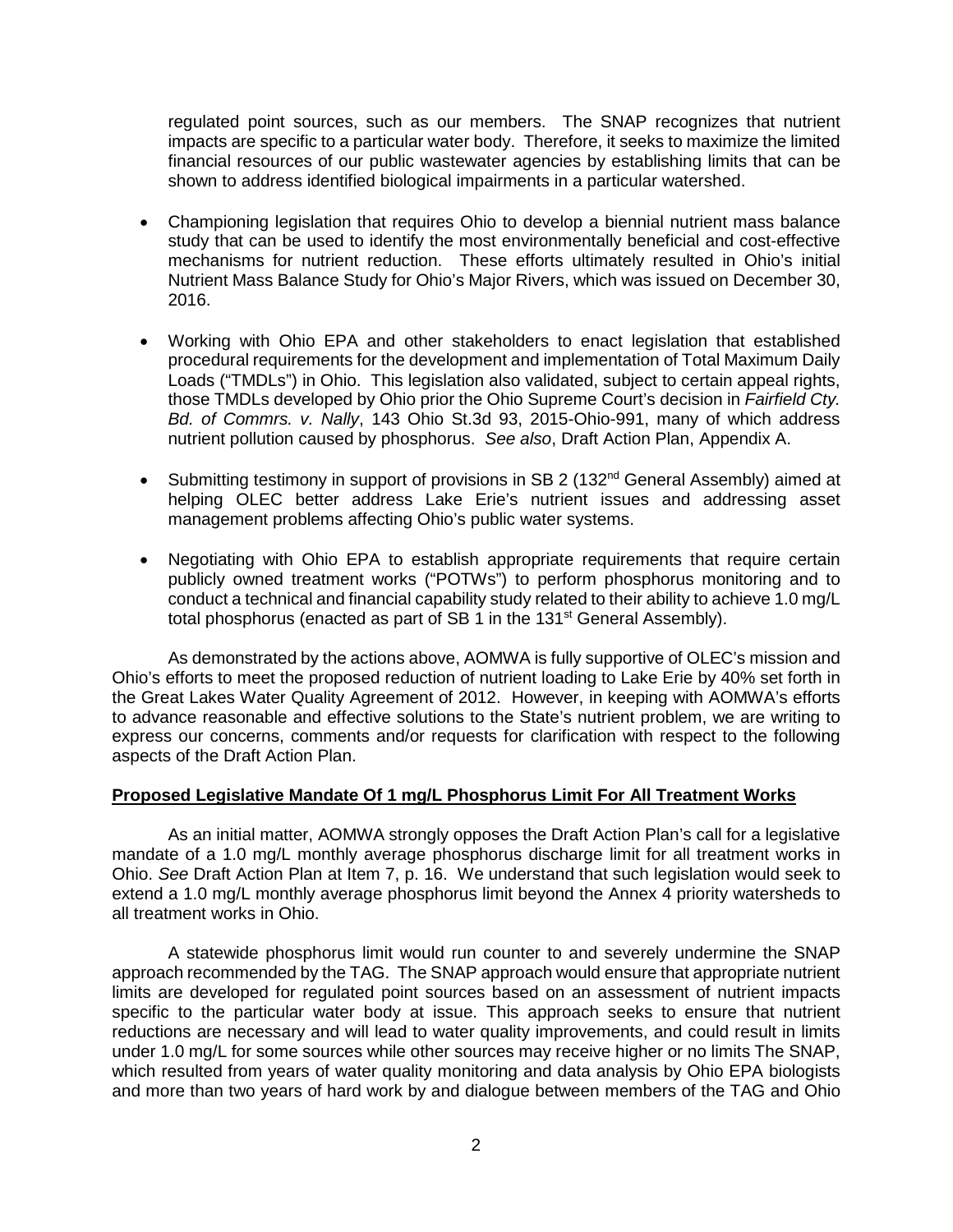EPA, is now largely developed and ready to be adopted by Ohio EPA through rulemaking. In contrast, an across-the-board 1.0 mg/L phosphorus limit for point sources is arbitrary and bears no science-based relationship to any phosphorus concentration which may be a threshold level resulting in excess eutrophication within a given watershed. As such, to adopt a 1.0 mg/L acrossthe-board phosphorus limit would be a drastic step backward from rational, science-based, costeffective efforts to control nutrient-caused pollution that would result in the expenditure of many millions of dollars by regulated point sources on nutrient reduction technologies that might not even provide any measurable decrease in nutrient impacts. Furthermore, this would have a regressive cost impact, in that small and rural communities would generally face a substantially higher cost relative to their revenue bases.

The need for a 1.0 mg/L monthly average phosphorus limit for all treatment works is also directly contradicted by the findings of Ohio EPA's initial Nutrient Mass Balance Study for Ohio's Major Rivers ("NMB Study"). The initial NMB Study clearly demonstrates that, based on data from water years 2013 and 2014, the nutrient contributions from point sources, including publically owned treatment works (POTWs), industries and permitted wet weather discharges, is a mere fraction of the nutrient impacts from nonpoint sources in the Annex 4 priority watersheds included in the study. For example, the NMB Study data shows that total phosphorus loading from the Maumee watershed contributed by major Ohio WWTPs (generally facilities with greater than 1.0 mgd discharge flow) for water years 2013-2014 averaged only 4.7% of the total phosphorus loading from the Maumee watershed. The sum of all smaller Ohio POTW discharges (Classes 2 through 5) plus all industrial discharges plus permitted wet weather discharges contributed only 2.8% of total phosphorus loading from the Maumee watershed for water years 2013-2014. Hence, adding new phosphorus effluent limits on all smaller facilities would likely have an unmeasurable impact on total loadings to the Western Basin of Lake Erie. The NMB Study is intended to inform Ohio's efforts to meet the nutrient reduction targets in the 2012 Great Lakes Water Quality Agreement. It is therefore significant that the NMB Study explicitly recognizes that its findings do not support a statewide phosphorus limit on all treatment works: "*[I]f nonpoint nutrients are found to be the major contributor of downstream total phosphorus load, then focusing remediation on point source nutrients would neither be prudent or efficient*." NMB Study at p. 5.

Moreover, a legislative mandate for an across-the-board phosphorus limit for treatment works is contrary to the adaptive management principles that are central to both the Western Basin of Lake Erie Collaborative Implementation Framework ("WBLEC Implementation Plan") and the Draft Action Plan itself. *See* WBLEC Implementation Plan at p. 3; Draft Action Plan at p. 3 ("[c]entral to the implementation of the Domestic Action Plan is the adaptive management process"). Adaptive management seeks to address nutrient issues by providing for the opportunity to evaluate alternatives and implement the most likely cost-effective alternative(s), evaluate their effectiveness, then adapt and continue implementation. There may be a variety of measures that can help to reduce nutrient impairments in a given watershed (nutrient reductions, habitat restoration, runoff prevention, etc.), and it makes sense that communities should be given flexibility to determine how best to utilize their available resources and to learn from their prior experiences in this regard. The Draft Action Plan embodies this adaptive management approach by prioritizing key facilities "on a facility by facility basis" where phosphorus reductions are most likely to be effective (p. 15, ¶ 1). By contrast, an across-the-board limit would require the investment of significant public funds even when the environmental benefit is limited. For example, small and rural communities could be required to meet the 1.0 mg/L phosphorus limit at significant cost with little practical impact on water quality—such an approach is simply bad public policy.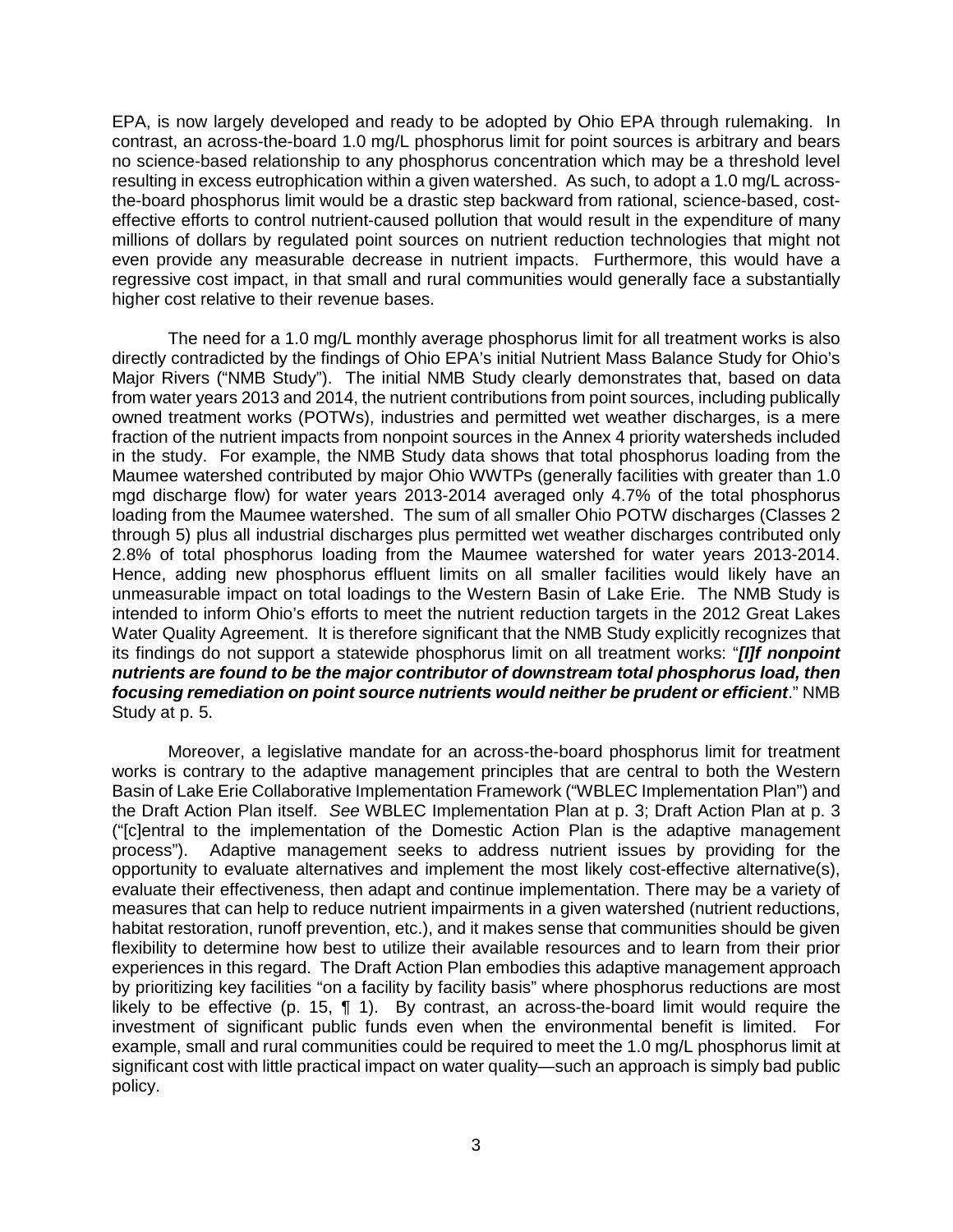The Draft Action Plan also notes that the across-the-board limit would apply "unless alternative limits or conditions are deemed appropriate by the Director." While this language recognizes the inherent need for flexibility to address a problem that is not amenable to a onesize-fits-all approach, the discretion of the Director is no replacement for the scientific and rational approach embodied in the SNAP. The SNAP already contains a detailed framework for determining when and how phosphorus limits should be developed—the product of years of collaboration between Ohio EPA and stakeholders.

Finally, committing to a 1.0 mg/L phosphorus limit for treatment works would be premature given that the impacts of such a limit are likely to be further defined by the technical and financial capability studies that certain POTWs are required to submit by the end of the year. And, in any event, it is inappropriate to include a pledge to legislate a statewide phosphorus limit for treatment works in the Draft Action Plan developed by OLEC, which is tasked with coordinating state and local policies pertaining to *Lake Erie*. *See* R.C. 1502.21. Such a policy, which has extremely costly implications for point source dischargers across the State and would result in very limited overall phosphorus loading reductions, should be subjected to vigorous public debate and not nonchalantly included among the directives of this document.

## **Nonpoint Source Nutrient Contributions**

 As outlined above, our members are committed to doing their part to address nutrient issues impacting Ohio's watersheds. Their substantial and longstanding investment in the State's wastewater infrastructure, which has helped to reduce impacts that can contribute to the nutrient problem, represents a collective cost to the ratepayers and businesses that our members serve in excess of ten *billions* of dollars. Moreover, as regulated entities, we expect to further spend millions more in response to additional government-mandated nutrient requirements that are currently being developed by Ohio EPA pursuant to the recommendations of the TAG. But these efforts cannot preserve and protect our State's watersheds alone—nor would our efforts by themselves do much good (despite the tremendously high cost).

It should be noted that many POTWs, which have already invested in necessary wastewater treatment process improvements to achieve phosphorus effluent limits, have already reduced their total phosphorus discharge loadings by substantially greater than 40 percent. It may be possible to optimize the operation of existing treatment works to further reduce phosphorus discharge loadings – although it is highly unlikely that such phosphorus treatment optimization would be capable of achieving a further 40% reduction from the existing phosphorus reductions achieved by treatment works already complying with existing phosphorus effluent limits. Substantial further reductions will likely require additional and significantly more costly treatment process upgrades for such POTWs. Given that the total loading contributed by such POTWs is generally such a small fraction of the total loading from the Annex 4 priority watersheds, such major capital and operating expenditures by the public entities would be unreasonable and would provide little to no measurable impact to overall Lake Erie phosphorus loadings.

As highlighted by the findings of the NMB Study, agricultural runoff and other nonpoint sources are significant contributors to nutrient-caused impairment of water bodies in Ohio's Annex 4 priority watersheds (and elsewhere in the State). For example, the NMB Study data for water years 2013-2014 shows that 86% of the total phosphorus loading from the Maumee River watershed into Lake Erie is contributed by nonpoint sources. While AOMWA is aware of the innovative agricultural land management practices being pursued in some parts of the State and supports the directives in the Draft Action Plan aimed at addressing nonpoint nutrient contributions, we continue to believe that the current measures in place are insufficient. Although